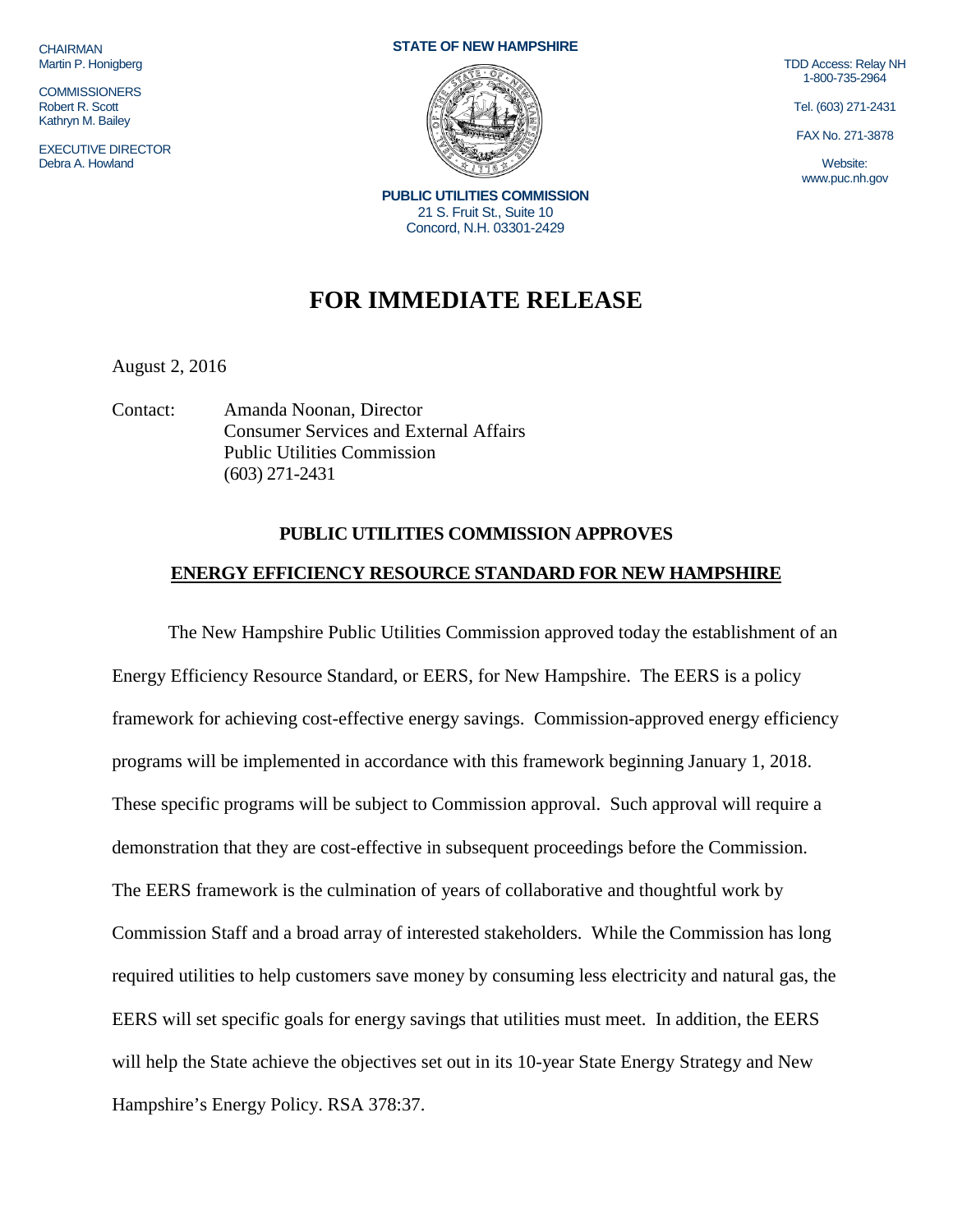Page 2

Until now, the Commission has implemented energy efficiency primarily through the Core program, which has offered since 2002 a suite of efficiency solutions designed to meet the varied needs of electric and gas customers statewide through partnerships with the private sector and well-designed rebates and incentives. The Core programs will continue through 2017 and will have a statewide savings goal of 0.60 percent for electric savings and 0.66 percent for gas savings, both as a percent of 2014 delivered sales.

The EERS is slated to begin January 1, 2018. The EERS has an overarching goal of achieving all cost-effective energy efficiency. The Commission hopes to achieve this goal incrementally through a framework of three-year planning periods. During the first three year period of the EERS, the cumulative goal for electric savings will be 3.1 percent of delivered 2014 kWh sales, with interim annual savings goals of 0.80 percent, 1.0 percent, and 1.3 percent. The cumulative goal for gas savings will be 2.25 percent of delivered MMBtu 2014 sales, with interim annual savings goals of 0.70 percent, 0.75 percent, and 0.80 percent.

Funding for the EERS will come from increases to the system benefits charge (SBC) and the local distribution adjustment charge (LDAC), both current components of electric and gas bills, respectively. The Commission has also directed stakeholders to continue efforts to identify other sources of funding for the EERS, including private capital, to augment ratepayer funding. "Any short-term rate impacts will be outweighed by the benefits of increased energy efficiency for participating customers and, in the long term, lower energy supply costs for all customers," states Amanda O. Noonan, Director, Consumer Services and External Affairs Division of the Commission. "Low-income households in particular face more significant obstacles to investing in energy efficiency. The increased funding provided by the EERS for those households will help ensure all customers have the opportunity to participate in energy efficiency."